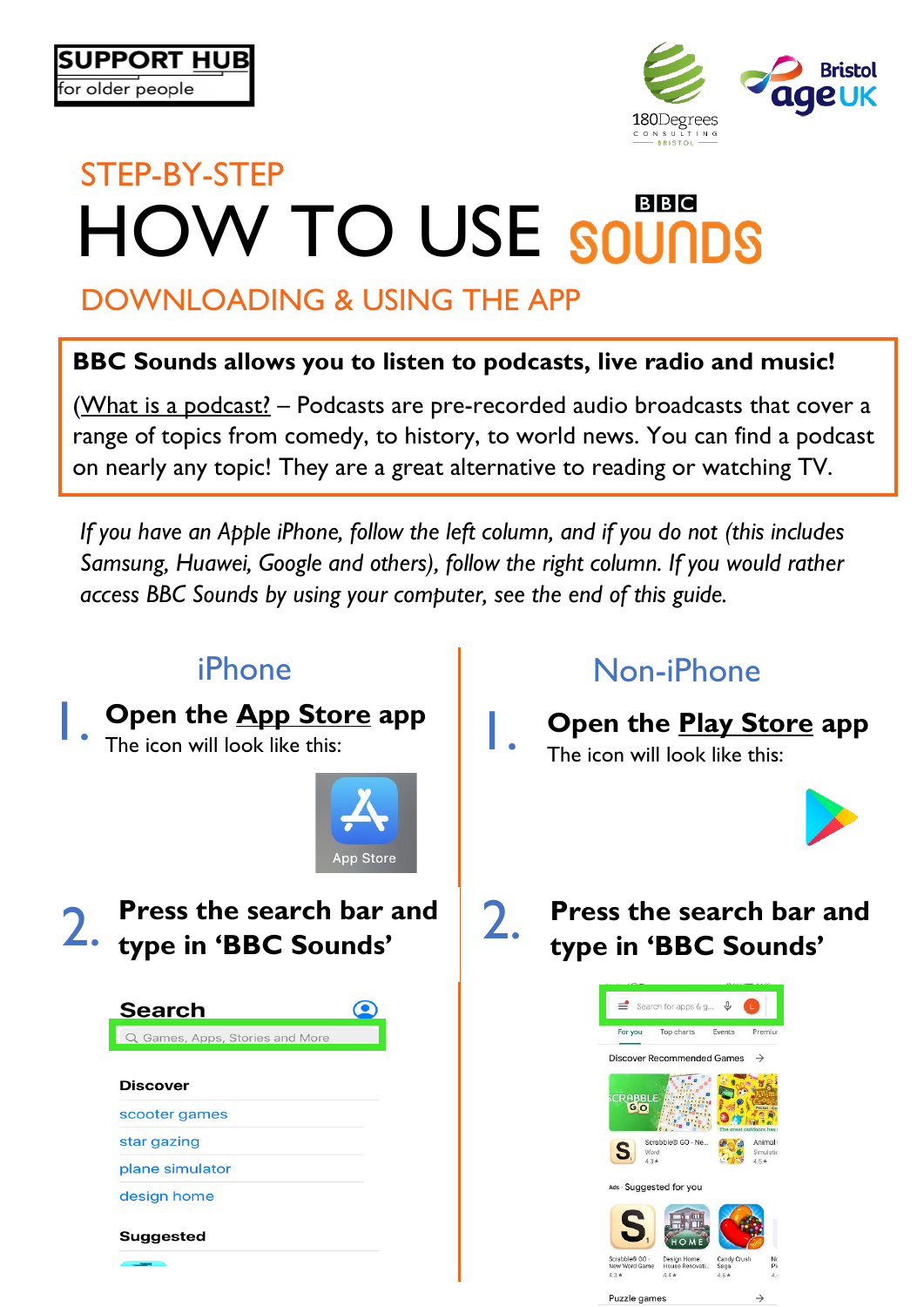### 3. **Press the top option that appears**

| $\blacksquare$ 02-UK 4G  | 17:30 | $\sim$ 795% |
|--------------------------|-------|-------------|
| $\Omega$ Bbc sounds      |       | Cancel      |
|                          |       |             |
| bbc sounds               |       |             |
| bbc sounds app<br>Q      |       |             |
| bbc sounds app free<br>Q |       |             |
| bbc sounds in Stories    |       |             |

|     | W | $e \mid r \mid t \mid$  |  | y u i     | O |        |
|-----|---|-------------------------|--|-----------|---|--------|
| a   |   | s d f                   |  | g   h   j | k |        |
|     |   | $Z$ $X$ $C$ $V$ $D$ $n$ |  |           | m | (x)    |
| 123 | ت | ⇩                       |  | space     |   | search |

# 4. **Press 'Get'.**



## iPhone  $\vert$  Non-iPhone

### 3. **Press the top option that appears**

|      | 02-UK J 00 国                                                         | <b>区95% 图 14:29</b> |
|------|----------------------------------------------------------------------|---------------------|
|      | $\leftarrow$ bbc sounds                                              | ×                   |
| Q    | bbc sounds app                                                       |                     |
| Q    | bbc sounds app for android                                           |                     |
| Q    | bbc sounds app free                                                  |                     |
| Q    | bbc sounds radio & podcasts                                          |                     |
| Q    | bbc sounds radio                                                     |                     |
|      |                                                                      |                     |
|      |                                                                      |                     |
|      | G sounds sound's soundscape &                                        |                     |
|      | $q^1$ w <sup>2</sup> $e^3$ $r^4$ $t^5$ $y^6$ $u^7$ $i^8$ $o^9$ $p^0$ |                     |
|      | as dfghjkl                                                           |                     |
|      | z x c v b n m                                                        | $(\times)$          |
| ?123 | , ල                                                                  |                     |
|      |                                                                      | 空                   |

### 4. **Press 'Install'.**



Wait for the app to download. You'll know it's complete when it offers you the option to 'open' it, this is when you move onto step 5.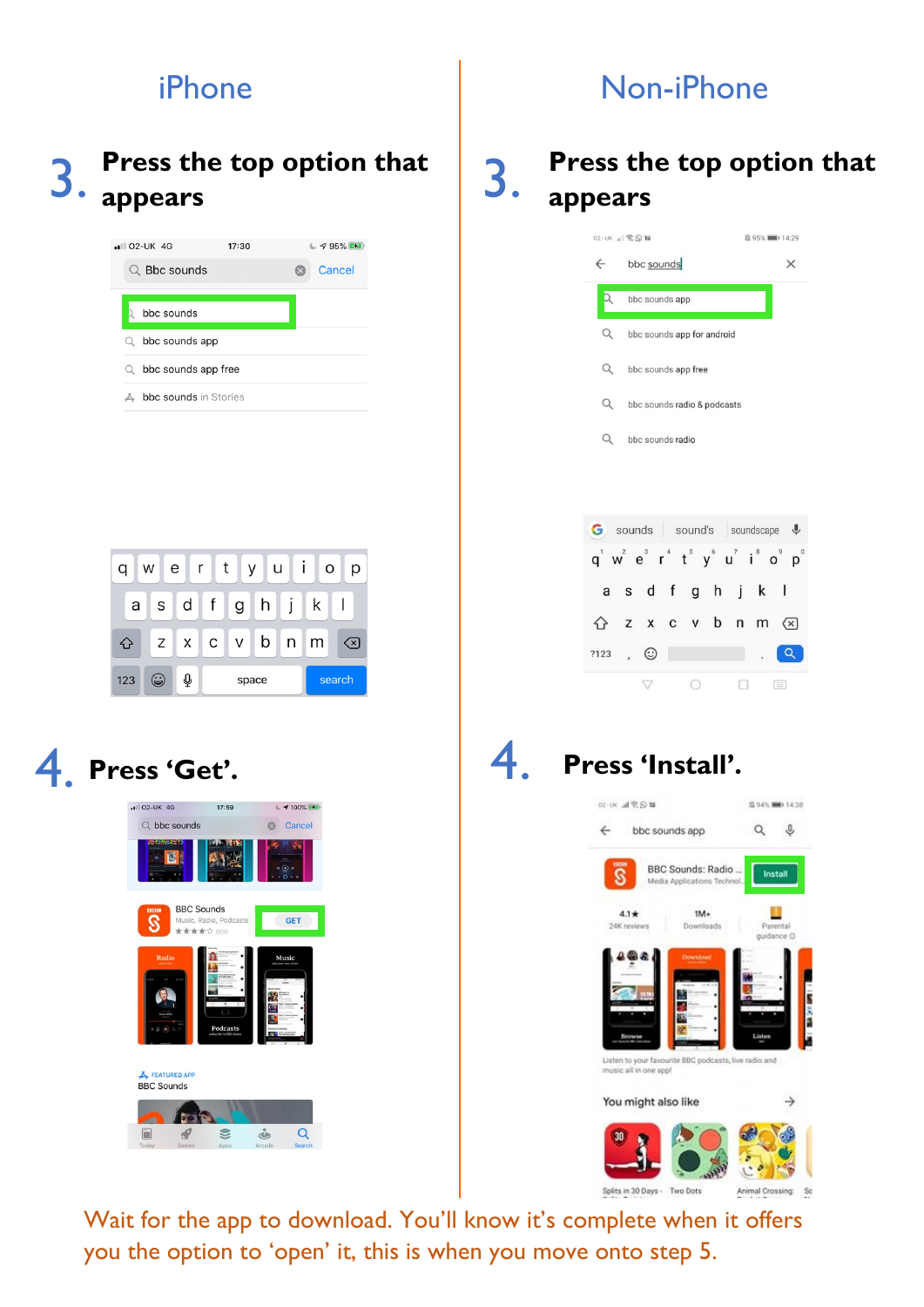# iPhone 1 Non-iPhone

### 5. **To open the app, press 'open'.**

*Alternatively, open the app by clicking the app icon which will have appeared* 

*on your homepage.*  $-102$ -UK  $\approx$  $17:31$  $195%$ Q bbc sounds app  $\circ$ Cancel **BBC Sounds** OPEN Music, Radio, Podcasts \*\*\*\*\*\*\*\* Free Audiobooks GET Lifestyle \*\*\*\*\*\* 192  $\mathcal{L}$  $\mathbf{C}$  $\triangle$  $\alpha$ Ē

6. **If you already have a BBC account, press 'Sign In'. If you do not, press 'Register, and follow the steps on the app.**



### 5. **'open'. To open the app, press**

*Alternatively, open the app by clicking the app icon which will have appeared on your homepage.*

| 02:05 高学区                                                                                                   | B.94% (MID 14:42)                                         |
|-------------------------------------------------------------------------------------------------------------|-----------------------------------------------------------|
| $\leftarrow$<br>bbc sounds app                                                                              |                                                           |
| BBC Sounds: Radi<br>Installed                                                                               | Open                                                      |
| $1M+$<br>$4.1*$<br>24K reviews<br>Downloads                                                                 | Parental<br>guidance O                                    |
| <b>Download</b><br>Browse<br>Listen to your favourite BBC podcasts, live radio and<br>music all in one appl | Listen                                                    |
| You might also like                                                                                         |                                                           |
| 30                                                                                                          |                                                           |
| Splits in 30 Days -<br>Two Dots<br>Splits Training.<br>4.5*<br>4.后米                                         | Animal Crossing:<br>So<br>Pocket Camp<br>Ne<br>4.5*<br>43 |
|                                                                                                             |                                                           |

6.

**If you already have a BBC account, press 'Sign In'. If you do not, press 'Register, and follow the steps on the app.**

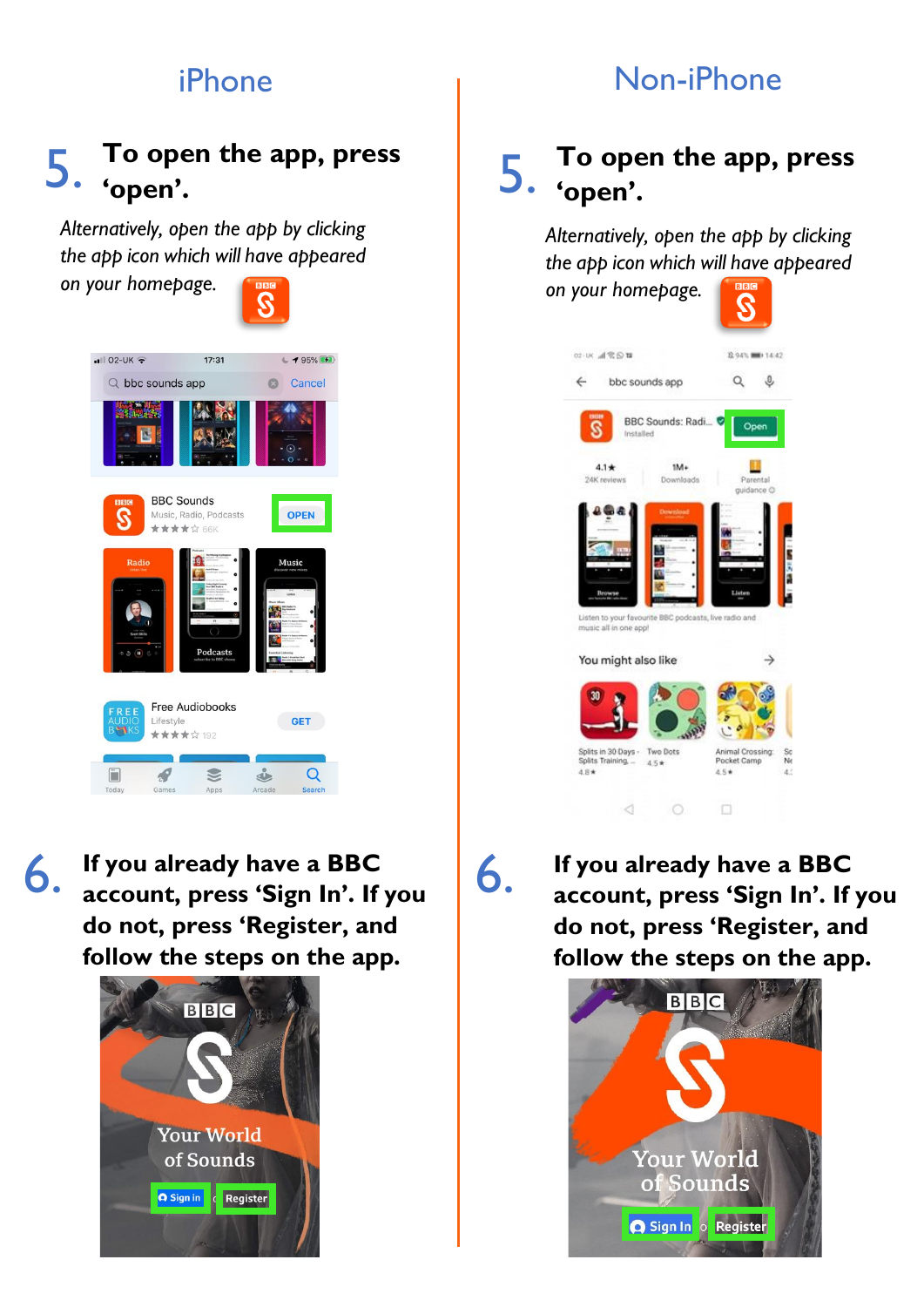### **Once you have signed in, 7.** Once you have signe<br>
7. the app should look **something like this:**

*You can access live radio channels at the top, and if you scroll down you can see recommended podcasts, music, and other shows.*



If you click 'search', you can browse categories of music & speech, as well as search for specific sounds.

## iPhone and Non-iPhone

### 7. **Once you have signed in, the app should look something like this:**

*You can access live radio channels at the top, and if you scroll down you can see recommended podcasts, music, and other shows.*



If you click 'search', you can browse categories of music & speech, as well as search for specific sounds.